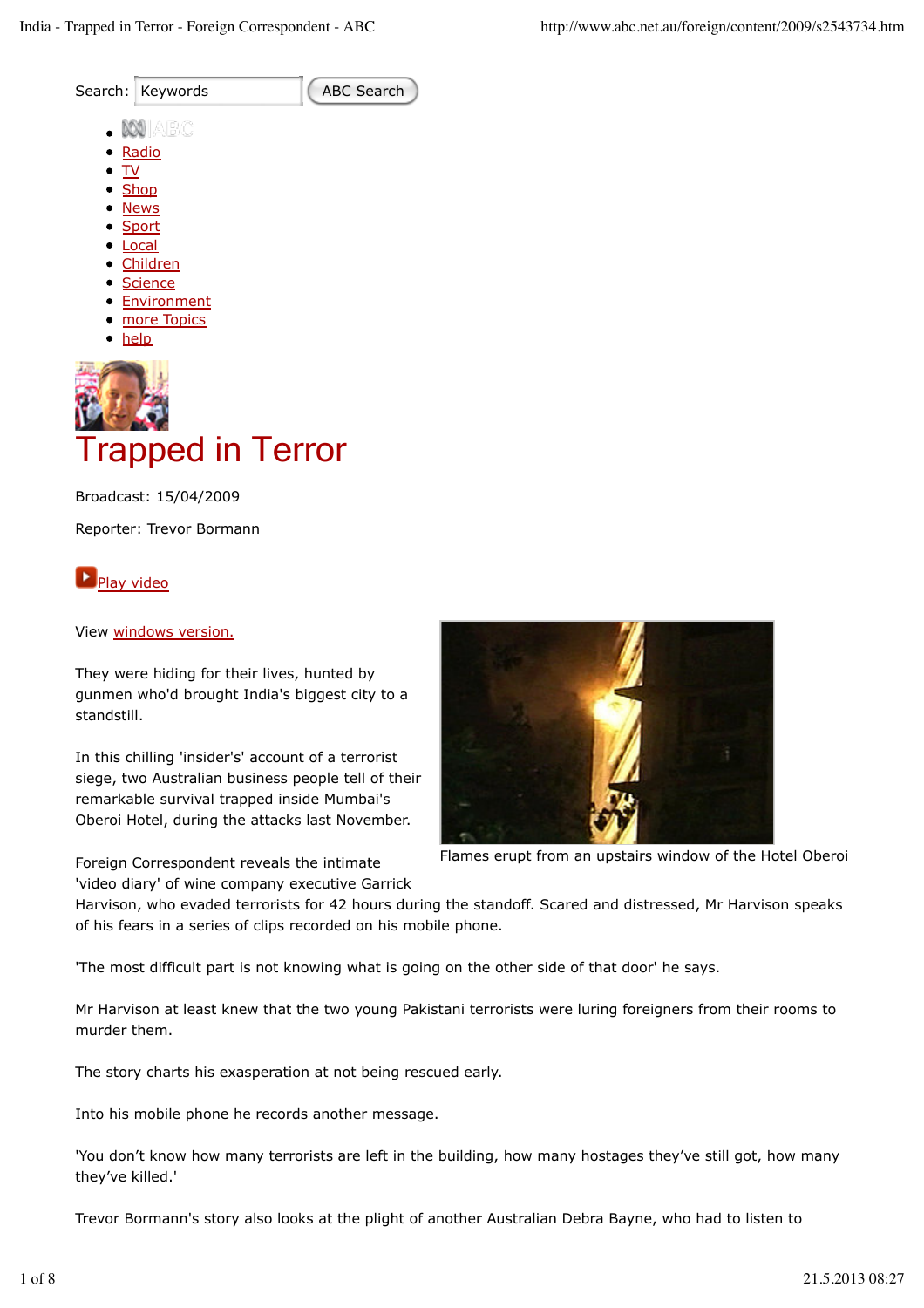terrorists killing hotel guests in a neighbouring room.

\_\_\_\_\_\_\_\_\_\_\_\_\_\_\_\_\_\_\_\_\_\_\_\_\_\_\_\_\_\_\_\_\_\_\_\_\_

\_\_\_\_\_\_\_\_\_\_\_\_\_\_\_\_\_\_\_\_\_\_\_\_\_\_\_\_\_\_\_\_\_\_

'There were periods where you knew they were there around you, and you had to stay hidden and not move' she says.

Mumbai is a city still bearing the scars of its own '9/11'. More than 170 people were killed when a group of young terrorists struck hotels, cafes, hospitals and a railway station.

Bormann showcases the resilience of a city that's home to Bollywood - a huge metropolis bursting back to life, if forever shaken by three days of terror.

### **Update**

Many viewers who watched this story were moved by the plight of widow Karuna Waghela, whose husband was killed in the Mumbai attacks.

Karuna is currently being cared for by charity organisation 'India Helps', which is hoping to raise enough money to achieve their long-term plan to help Karuna and her children.



Businessman Doug Markell was a former local councillor from Sydney, and spent a lifetime in community service. He was holidaying in Mumbai with his wife Alison and staying at the Taj Mahal Hotel when terrorists struck. Alison Markell wrote to 'Foreign Correspondent' to give her account of the night of 26th November.

*My husband, Doug, and I were guests of the Taj Mahal Palace Hotel on that fateful night at the end a three week tour with Tauck Tours and were planning on returning to Sydney the next morning. We had retired fairly early and were reading in bed when the firing*

*started. Grenades and automatic gun fire raged throughout the night. We were contacted by reception at about 11 p.m. to inform us that there was a security alert and that we were to remain in our rooms, not let anybody in, turn off all lights and lock the door and above all, not to leave our room. At about 3.45 a.m. on the morning of the 27th, we heard what sounded like the roar of a jet aircraft, glass crashing and the hissing and sizzling of electrical fire. My husband looked through the peep hole in the door and was shocked and horrified to find that the corridor was engulfed in flame. At that point, we made the decision to flee the room as we feared the hotel was likely to burn down and we would be caught in the fire.*

*The corridor was very hot from the flames, electric wires were on fire and the smoke was dense. We covered our mouths and made our way as quickly as we could along the corridor. As we approached the magnificent stairway under the dome, where we were hoping to escape, we ran straight into the gunmen, or gunman (I don't know how many terrorists were on the 3rd floor at the time). My husband was shot and fell to the ground and I fell on top of him. There was another round of automatic gun fire which hit me on my left arm and killed Doug. I lay there for a short time in utter shock. I now think that if I had moved straight away, I would have been killed as well, but I guess they thought I was dead too. It was dark and though I was in shock and bleeding from my wounds, I felt as though I had to try and escape somehow. At that point as I got to the top of the stairs, three Indian policemen were lying dead with their rifles across their bodies. I stepped past them and somehow got down the stairs into the lobby where there was carnage. At the end of the lobby corridor, a staff member of the Taj beckoned me to run to him and he hid me in a luggage holding cupboard until such time as they thought it was safe to transport me by ambulance to hospital.*

*I was treated in the emergency department and transferred to a ward where I was able to contact the Australian High Commissioner and my family. Later that day, John McCarthy and his assistant took me to the Australian Consulate.*

*The Indian staff of the Taj who assisted me (two of whom accompanied me to hospital) were so brave and in some ways, I owe them my life.*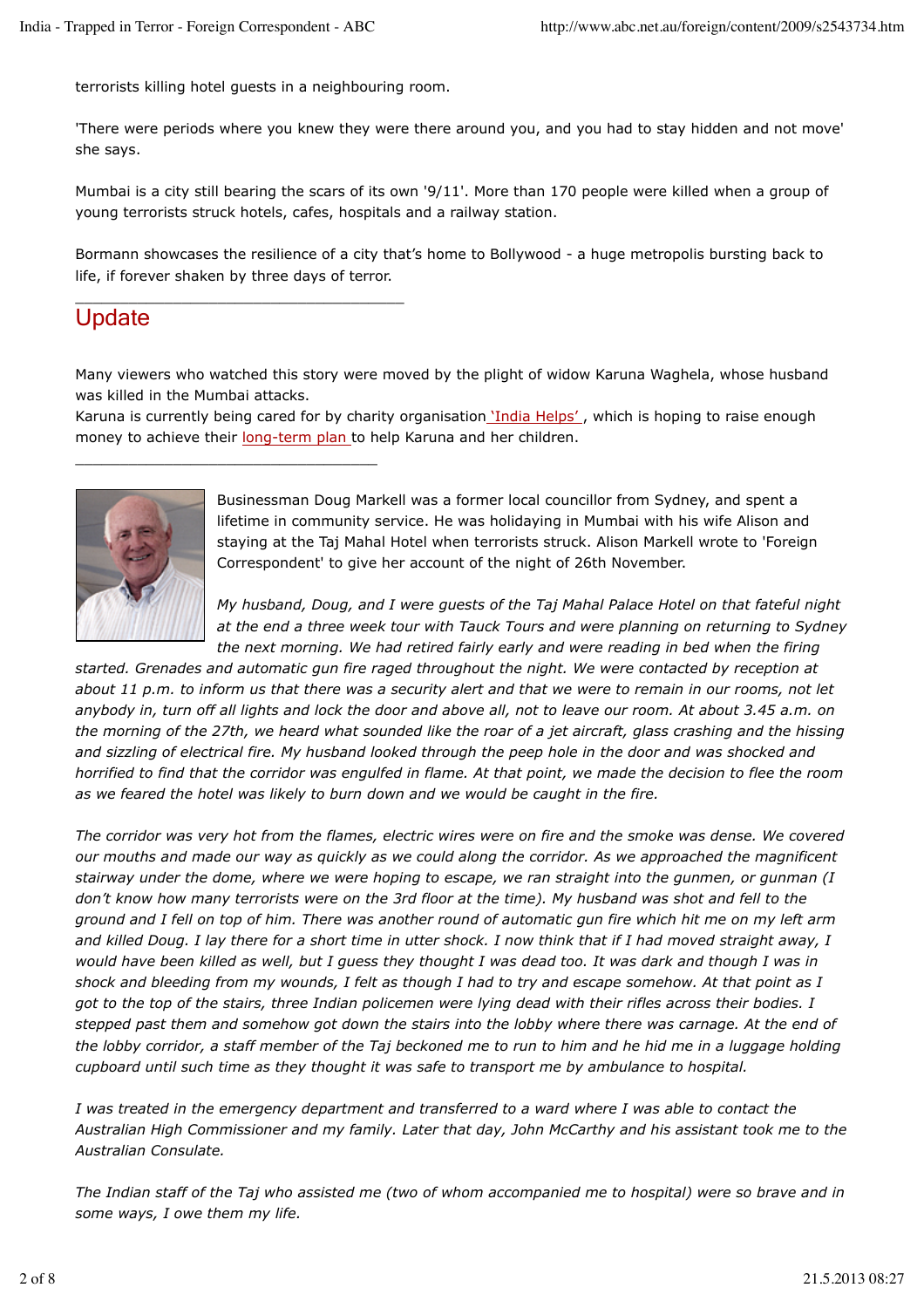\_\_\_\_\_\_\_\_\_\_\_\_\_\_\_\_\_\_\_\_\_\_\_\_\_\_\_\_\_\_\_\_\_\_

*I thought you may be interested to hear my story of the worst night and day of my life.*

*Sincerely,*

*Alison Markell*

# **Transcript**

GARRICK HARVISON: [To mobile phone camera] 'As you can hear there's a lot more gunfire so there's something going on out there.'

BORMANN: Australian businessman, Garrick Harvison, is hiding for his life. Outside his hotel room, two gunmen are tracking down guests and killing them.

This is what it's like to be a victim of terrorism. Over the next forty hours, Garrick Harvison's mobile phone video diary will record an insider's view of a deadly siege.

This is the story of one of the most audacious and devastating terrorist attacks of recent years, but it's also a tale of personal courage, of survival and the resilience of a city that has no choice but to move on.

[In street] 'But this is Mumbai after all – home to Bollywood – cultural and financial powerhouse of India. But on the 26th of November, the world watched as the city was struck by absolute terror.'

As darkness fell in the Colaba district, ten heavily armed young men trained by radical Islamic group Lasker-e Taiber were in rubber dinghies preparing for landfall. They spread out in pairs across the city, some towards luxury hotels. Next to the landmark Trident Hotel, sits its smaller sister hotel the Oberoi. An eleven person trade delegation from New South Wales was checking in at the Oberoi, some had already retired for the night.

DEBRA BAYNE: 'All of a sudden there were explosions in the hotel, massive noise, sounds of certainly what I thought was gunfire and grenades going off.'

BORMANN: The terrorists swept through the lobby of the Trident Hotel killing seven staff. On this security camera footage one gunman blasts a computer behind the desk. The two Pakistani men in their early twenties then made their way to the foyer of the Oberoi. The open atrium plan would make it very easy for just two gunmen to control the whole hotel.

DEBRA BAYNE: 'Smoke bombs in the hotel were set off, must have been very quickly after the first round of shooting and grenades went off.'

GARRICK HARVISON: 'I looked down to the lobby and I just saw this guy running across and firing shots and that's when it really hit home and I thought you know, we're in trouble here so I just ran to my room and barricaded myself.'

[In hotel room] 'You can hear the gun fire in the background. I'm not too sure who's firing that.'

BORMANN: They were trapped but still in touch with the outside world. Callers to their mobile phones and the news channels were telling them of their chilling predicament. The terrorists were stalking the corridors hunting westerners.

Debra Bayne was joined by another Australian delegate. They smashed windows in their 19th floor room to escape the smoke.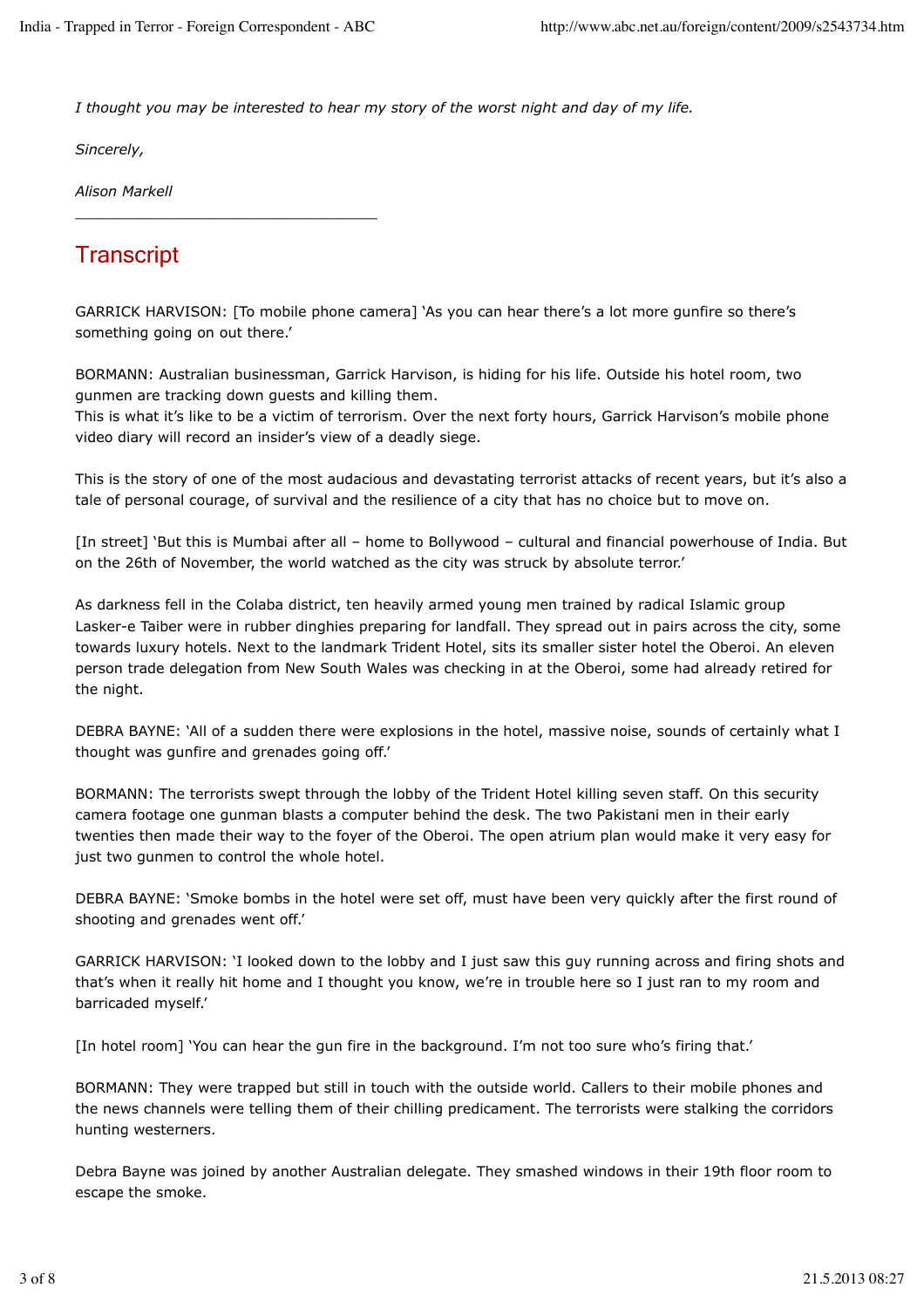DEBRA BAYNE: 'We sat for the next half hour or so either end with our heads outside just breathing to stay alive.'

BORMANN: Another Australian businessman, 49 year old Brett Taylor, was already dead in the lobby.

GARRICK HARVISON: 'I'm not sure exactly what is going on, but hope it's something positive for me and for all the other Australians and all the other captives in here.'

DEBRA BAYNE: 'There were periods where you knew they were there, around you and you had to stay hidden and not move.'

GARRICK HARVISON: [On mobile phone in hotel room] 'As you can hear, there are more gunshots. I just hope that's coming from the good guys. It's been… the most difficult part of this whole process is just not knowing what's going on, on the other side of that door as you don't know how many terrorists are left still in the building, how many hostages they've still got, how many hostages they've killed. All you can do is just sit tight and hope and pray that everything's going to be okay.'

The thing that really kept me going was just thinking about my wife and kids and wanting to hold them as soon as I got home and thinking that I can't leave them in this world. I've still, you know I've only lived 31 years of this life and I still want to live another seventy years so I just had to get through it.

DEBRA BAYNE: 'And the nights are hard, listening to people being shot, listening to explosions next to your room. It's hard in the dark. For some reason you feel more afraid.'

GARRICK HARVISON: [On mobile phone in hotel room] 'Well it's quarter past nine. The state of my hotel room… this has been my bed for the last two days. And as you can see, I try and stay away from the windows… but that's the Trident Hotel just there. I've got the bed sort of blocking the hallway…. which I've pulled back a little bit... and that's the front door. I've got some chairs barricading that and obviously try and stay away from the door. The bathroom…. which if it does, push does come to shove, I'll be lying in that little bathtub just there. And hopefully it doesn't come to that and I'll get the hell out of here pretty soon.'

'My understanding was that they had gotten behind the lobby at the front desk and they were calling room by room to try and get people out of the rooms.'

BORMANN: 'Did your phone ring?'

GARRICK HARVISON: 'My hotel phone rang yes, yes. And thankfully I didn't answer. I… somehow just common sense kicked in and I knew that the hotel was still under terrorist control. It wasn't under you know, Indian armed forces control… and then I thought why the hell is someone ringing me from the lobby? You know, they should be ducking for cover.'

BORMANN: The terrorists had now lured several guests from their rooms and had moved them to the 19th floor in a room next to Debra Bayne.

DEBRA BAYNE: 'We would hear shootings, we would hear explosions and at times we could see bits of glass dropping on the window ledge outside our window and then we heard from people who sent us sms' that it was true that they had taken hostages on our floor.

The level of explosions was becoming quite constant and shooting was becoming quite constant around my room.'

BORMANN: Surviving guests were facing a new phase of the standoff. Sixteen hours after the siege began, Indian commandos were moving in.

GARRICK HARVISON: [On mobile phone in hotel room] 'Well, it's 4.45 on… I think it's Thursday. I've just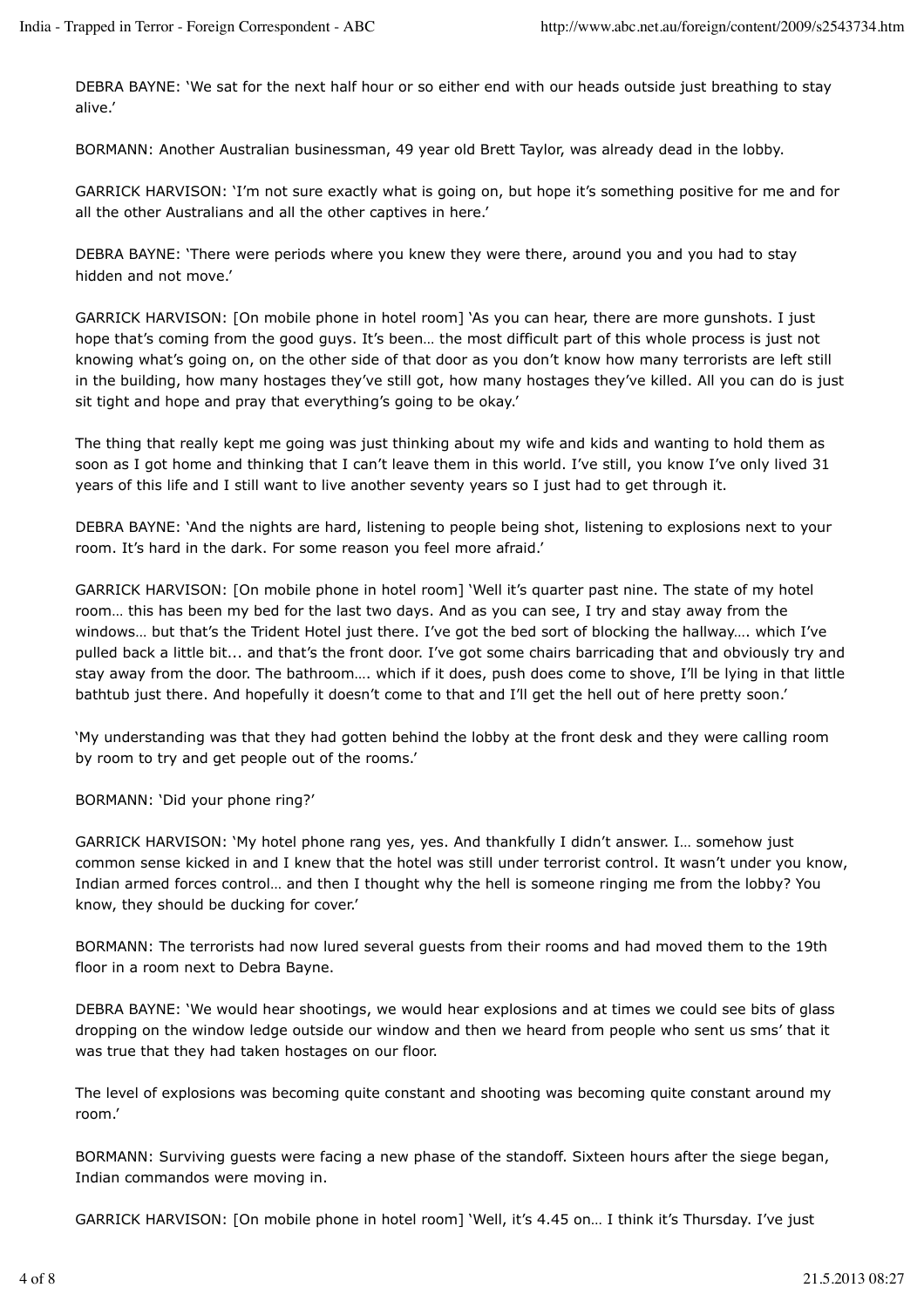received a text message from the outside that this is an intervention team coming in to storm the building so [chokes].'

DEBRA BAYNE: 'And then people tried to smash our door in. We had barricaded the door and the hall and we were hiding out and then there were stun grenades thrown into our room. I knew they were stun grenades because the glass…. the big pane of glass smashed.'

GARRICK HARVISON: [On mobile phone in hotel room] 'Well I think, hopefully things are starting to look up. We've just experienced a pretty severe gun battle as you can hear in the background. I just hope this is the good guys taking out the bad guys and we're going to be rescued.'

DEBRA BAYNE: 'Two rifles came through the pillows and a rifle was put at each of our heads and we were told by male voices with Indian accents to come out with our hands up. It was the Indian commandos. They didn't know that we weren't the terrorists - they didn't know where they were hiding out - and we didn't know that they weren't the terrorists. But when we came out of the door of my hotel room we had to walk over all the people who had been killed. Had to walk over their bodies and to see the carnage that we'd been listening to and hoping wasn't true. There were fourteen of us and they said we're now going to try and get you out of the hotel and to safety. So we needed to go down a fire escape, fire stairs, in the dark. One member of our group couldn't walk. The lady who'd been taken hostage was very, very shaken around. And when we got to the fire stairs we were told the terrorists… we knew the terrorists were still at large. It was pitch black, nineteen stories in the dark… trying to walk… But everybody took time, was patient and kind to make sure that anyone who needed help was given help.

So we were walking down the street trying not to run, not to fall over and an Indian commando held my hand until we got to the next secured building and then lots of Indian people were trying to give us cups of tea and food and look after us. Indian people were coming up to us and apologising for what had happened. They were so upset themselves. We're saying, well we don't blame you, you know?'

BORMANN: In their rampage, the ten terrorists had attacked not only hotels but hospitals, cafes, a Jewish centre and a railway station. More than 170 people were dead. They'd murdered police officers, taxi drivers and people on the streets. At the Oberoi, the two terrorists were still alive inside the hotel. They'd killed three hotel staff and twenty two guests. Tired, traumatised and exasperated, Garrick Harvison would have to wait another twenty hours for freedom.

GARRICK HARVISON: [On mobile phone in hotel room] 'It appears that the armed forces are taking on the terrorists. I'm not too sure of the outcome of the hostages. I just hope that they're all okay and I hope someone can come up here and rescue us and get us home. I just hope it's over soon, to get back to my family.

It was very hard for me to handle at the time. I couldn't understand it. I couldn't understand why the ten levels below me had been evacuated and the three or four levels above me had been evacuated at the time I couldn't and I believe, so I'm told, my floor was one of the last floors to be evacuated. They came to the door, they banged on the door, announced who they were. I said you know I'm here, I'm Australian. So you've got a machine gun there, at the same time you're so thankful to be rescued but it's the longest two minutes you'll ever go through because you just want to get out of this room. It's been your prison for the last 40 hours.

There were about five or six of us and we were held in this room for approximately an hour, then we were taken to a hallway, a safe hallway where we had three guards in front of us and three armed guards behind us and they kept us in this hallway.

[At hotel] Can we go? Go? [moving through hallway]

You know I went through I think every single emotion you know, known to me and my body. Elation at finally getting out, sadness in everything that happened, fear, you know weakness cause I couldn't do anything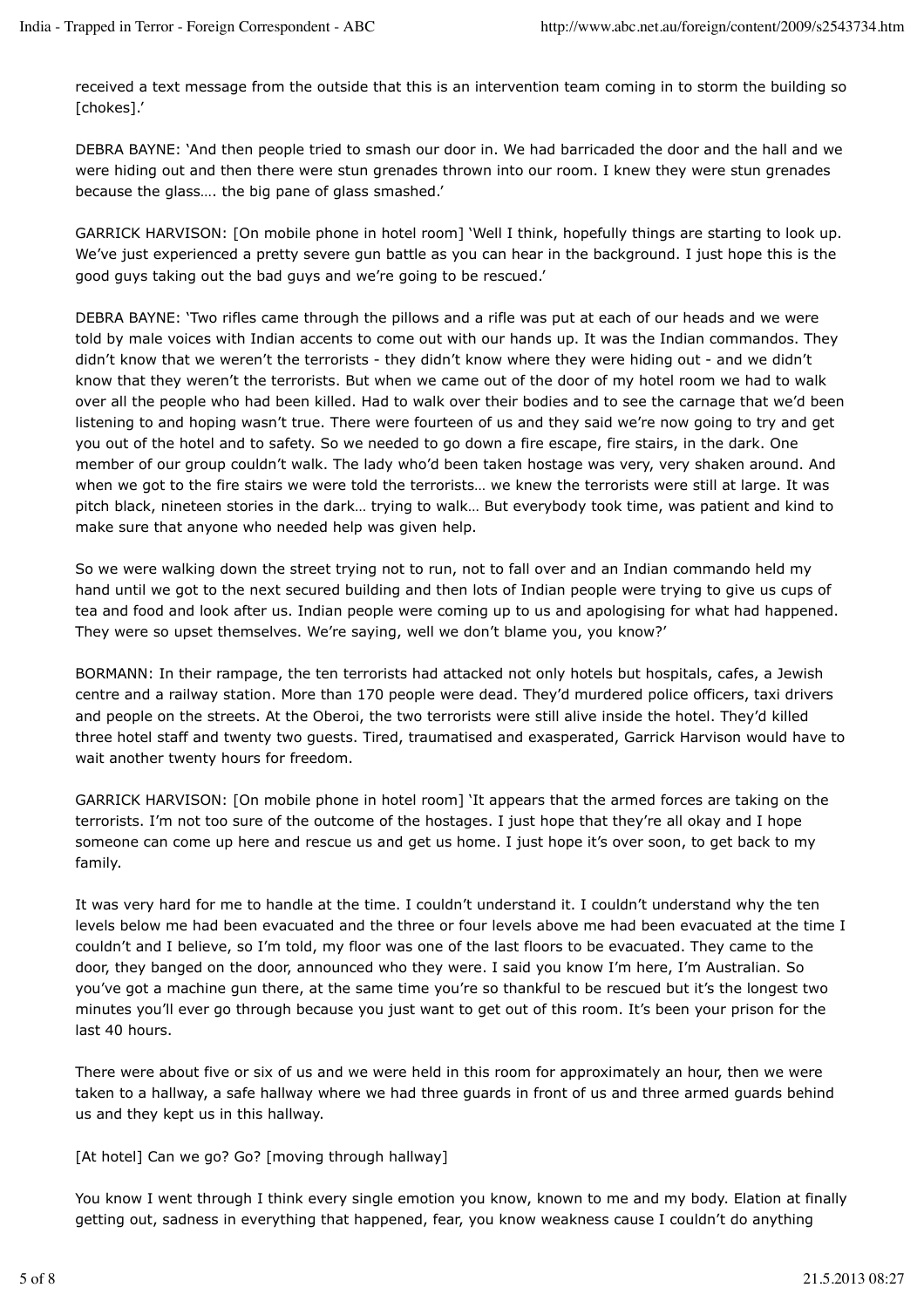about it and I just told myself you're getting out of here and that's what kept me going.

You know when fear and adrenalin's running through your body you just manage.'

BORMANN: Four months on, Indian's largest metropolis has the pretence of a city unaffected. The tourists and business people are back, any downturn here is because of the global financial crisis, but behind a resilient façade is a city still in shock and mourning.

There was another hotel attacked that night, the hotel of Mumbai, the 106 year old Taj Mahal. Seventy-one year old Australian Doug Markell died here, along with thirty other staff and guests.

KARAMBIR KANG: 'Well we were very fortunate that this part of the building was not badly damaged. Most of the damage that happened was towards the south of the building, which is to my left. When the attacks happened the staff were there, the staff did not want to run. They put themselves in front of the guests. They saved countless lives I would think.'

BORMANN: The rebuilding began the day after the bodies were removed from this hotel. Almost all of the 1500 staff returned and within a month the Taj was open again. No one is more strikingly committed than the General Manager himself. Karambir Kang is a private man and chooses not to talk about the fact that his own family perished. His wife Niti and their two sons Uday and Samar died as fire swept the hotel.

KARAMBIR KANG: 'I think Bombay is a city of dreams and where a lot of dreams are made and shattered every day and Bombay bounces back immediately. I think it's to do with the true spirit of the people of Bombay and the spirit of India which is embodied in everyone here.'

BORMANN: India calls these attacks 26/11 – they were aimed to kill not only foreigners but ordinary Indians as well. Gunmen rampaged through hospitals and ran through slums throwing hand grenades and shooting.

Karuna Waghela's thirty-three year old husband, Bhuthabhai, was having dinner when the terrorists ran by and shot him. The victim's brother explained what happened.

BROTHER OF VICTIM: 'The first shot hit this wall. It hit here at the top of the wall, and my mother was saved. My brother and his small son were there – he's six years old. They had dinner, and were just sitting there and then the shooting happened.'

BORMANN: The Indian government has given the family of every victim a half a million rupees or about fourteen thousand dollars. Karuna is upset because the men in the family have taken her cash handout and soon she'll be banished from the house because she's considered to have no worth anymore. Becoming a widow is a cruel curse in this society. On the 26th of November, so many lives were ruined.

But this is also a city where art imitates life. In Bollywood, the usually self-obsessed film industry has found a social conscience after the attacks.

ANIL KAPOOR: 'Well I think this time you know people talk about the spirit, the resilience of Mumbai but this time it has really hurt us very badly.'

BORMANN: In the Oscar winning movie, Slumdog Millionaire, a sceptical game show host grudgingly propels a dirt poor child into a life of fame and fortune. Actor Anil Kapoor says Bollywood needs to look at making a film about the terror attacks, if only as part of national healing.

ANIL KAPOOR: 'You know if someone was trying to sensationalise it, it just makes the film too…. just capitalise on this whole…. you know, what is happening. I think that's not acceptable but the audience today in India, the people in India are becoming very, very mature, very intelligent. They understand.'

BORMANN: Muslims and Hindus collaborate in this secular industry and yet no one it seems wants to the first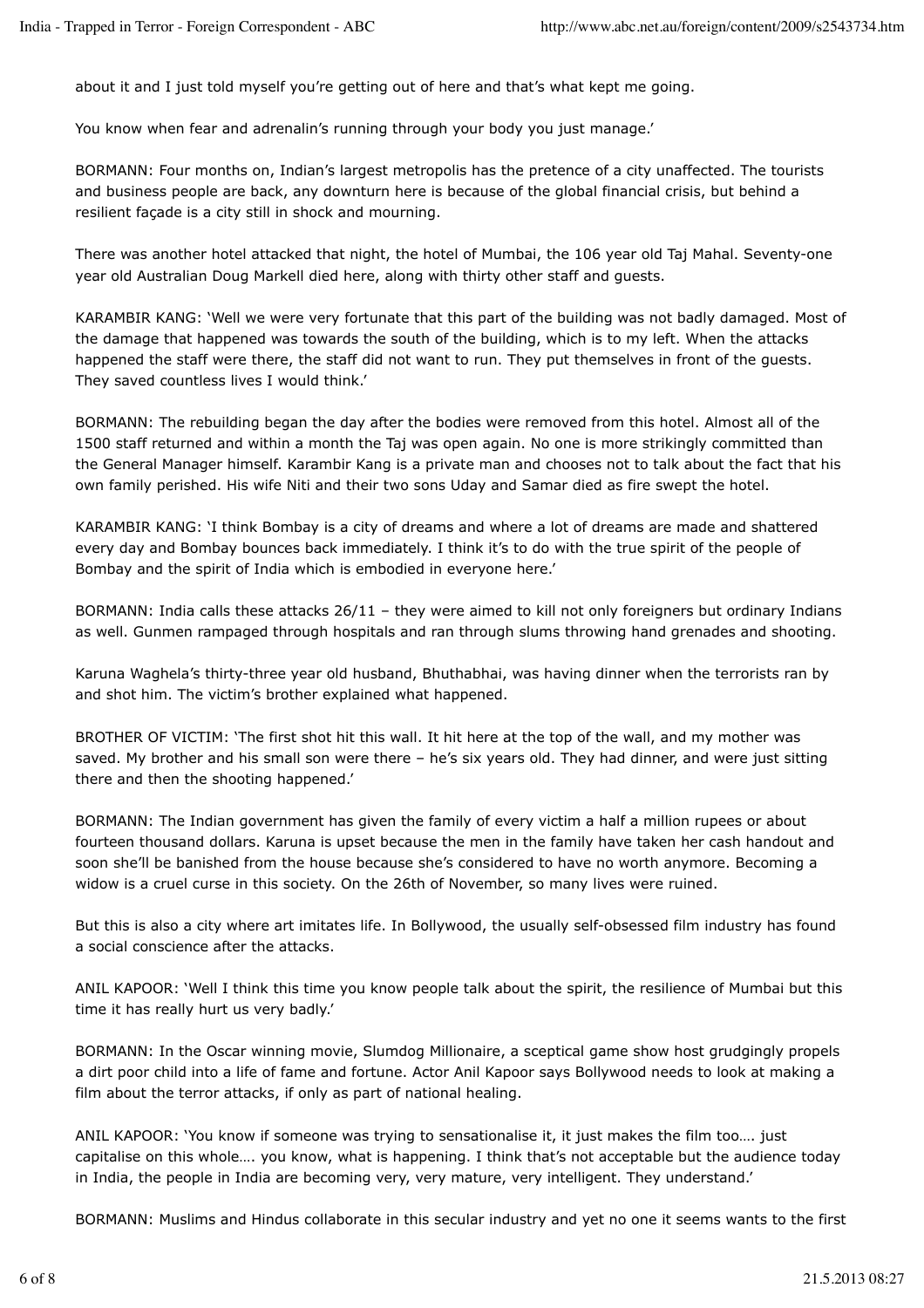to make a movie on the events of 26/11. Titles have been registered for production, names like 'Taj to Oberoi' and 'Mission Taj'. But the actor known here as 'Mr India' is saying don't hold your breath.

ANIL KAPOOR: 'It's a racket. You register the title and no one makes the film, so please don't take those titles very seriously.'

BORMANN: This is a city good at concealing its scars. The constant reminder is the ongoing trial of the only surviving terrorist. Ajmal Kasab has offered police a detailed account of his group's plan to kill 5,000 people in Mumbai. His orders were to shoot until the last breath. Throughout the world, those who survived his gang's brutality are trying to move ahead with their lives.

DEBRA BAYNE: 'It hasn't put me off going to India, it hasn't put me off doing the things I need to do. I'm not ready to go back yet but I think as a person in the world today, it didn't hurt in some ways to see this is actually a part of these times.'

GARRICK HARVISON: [Playing with baby] 'Yeah I've certainly tried to rationalise it. I was annoyed that something could happen in our world, in today's world and annoyed that I was part of it. I don't ever feel that I was personally targeted but you know unfortunately it was wrong place, wrong time. It's unfortunate that it happened and I don't ever want to see it happen again but I think history has shown this is the world we live in unfortunately.'

DEBRA BAYNE: 'I don't believe you can ever rationalise hate. Hate is hate. There's a point of humanity that you actually have to give up to be prepared to cold bloodedly kill another human being and harm another human being and I know I cry, at times I cry profoundly, deeply because I feel sad but I feel it is part of the healing and part of me becoming stronger. This is the world we live in. These are the times that we live in and to just hide away from them, I'm not going to do that.'

BORMANN: The people of Mumbai are not hiding either. Last November terror arrived from just over the horizon and this city froze for three days. The defiant population of this poverty stricken part of the world has little option now but just to get on with life, to emerge each day and try to survive.

#### SEARCH FOREIGN CORRESPONDENT

Search sort by: **o** relevance or **o** date

# Other Video Formats

- Windows (Streaming hi)
- **Windows Media (Streaming lo)**

# Recent Stories

- Israel Prisoner X: The Secret
- Cyprus The Haircut
- Mali The Road to Timbuktu Part 2
- Mali The Road to Timbuktu

# More Stories by Trevor Bormann

07/05/2013 Israel - Prisoner X: The Secret After blowing the lid on the secret identity of Israel's Prisoner X, Foreign Correspondent can now reveal why